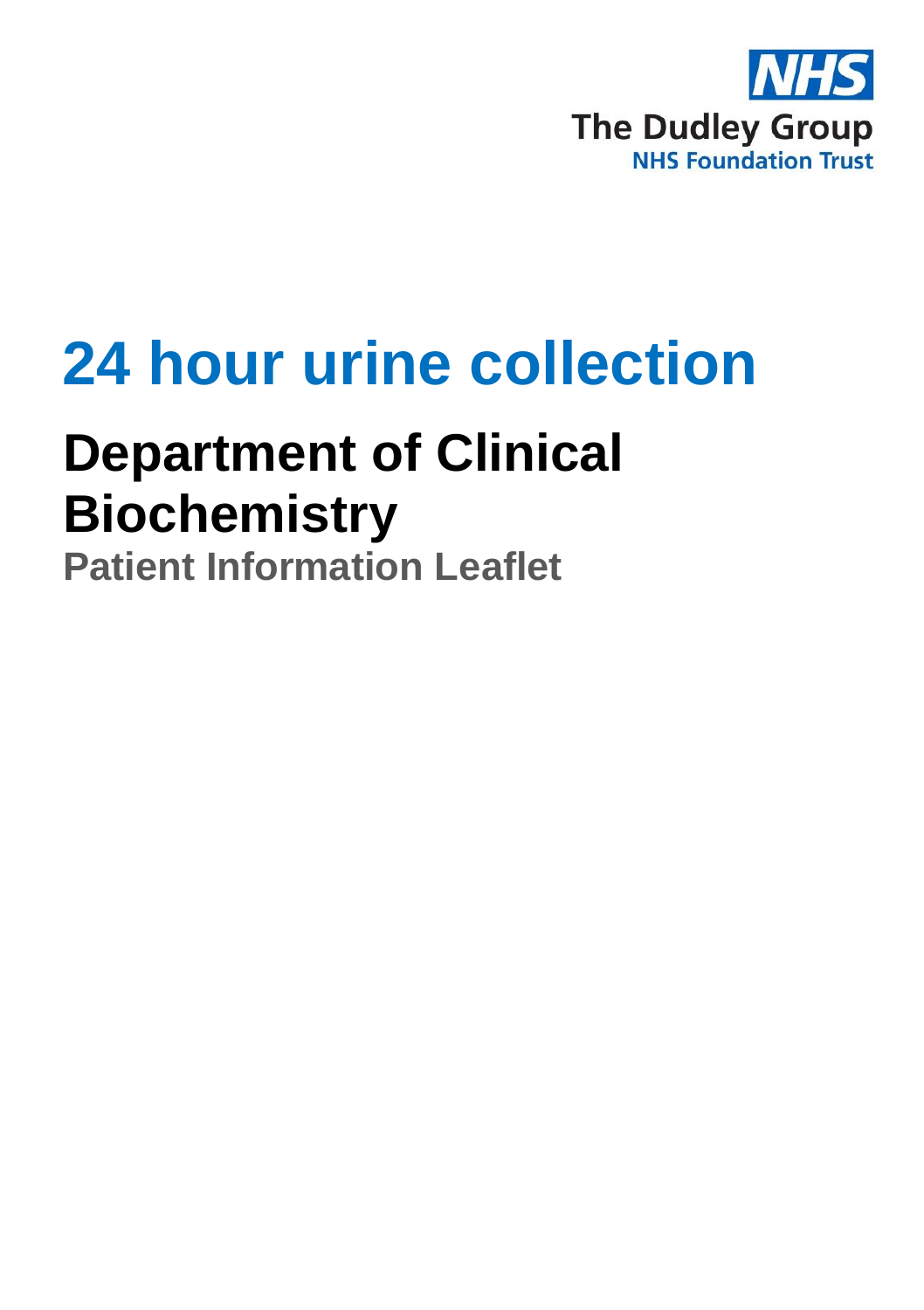Your doctor has requested that you collect your urine for a 24 hour period so that it can be tested in the laboratory to aid in the investigation of your illness.

#### **You must:**

- **Collect all the urine passed during the 24 hour collection period.**
- **Label the container clearly with your name and date and times of the urine collection (as described in 2 and 4 below).**

#### **Unlabelled or incomplete collections cannot be analysed by the laboratory and will be rejected.**

Please take care when collecting urine into the container as there may be a preservative in the container. Do not discard the preservative, but handle the container with care.

### **Instructions for patients:**

- 1) Empty the bladder and discard the urine.
- 2) The collection period begins now. **Record the time and date on the label on the container.**
- 3) **All** urine passed in the next 24 hours should be collected into the container. After each addition replace the cap and mix gently with the preservative in the container. Store the container in a cool place during the 24 hours.
- 4) Exactly at the end of the 24 hour period (from time in 2 above) empty the bladder and add this urine to the container. This completes the 24 hour collection. Record the completion time and date on the label on the container.
- 5) (If you have been asked to collect a further 24 hour sample, this will be the starting time of the next sample and all subsequent urine should be collected into a new bottle, again following the procedure given above.)
- 6) Deliver the urine sample and request form to Pathology Reception at Russells Hall Hospital or Corbett Outpatient Centre at your earliest convenience, the next day if possible.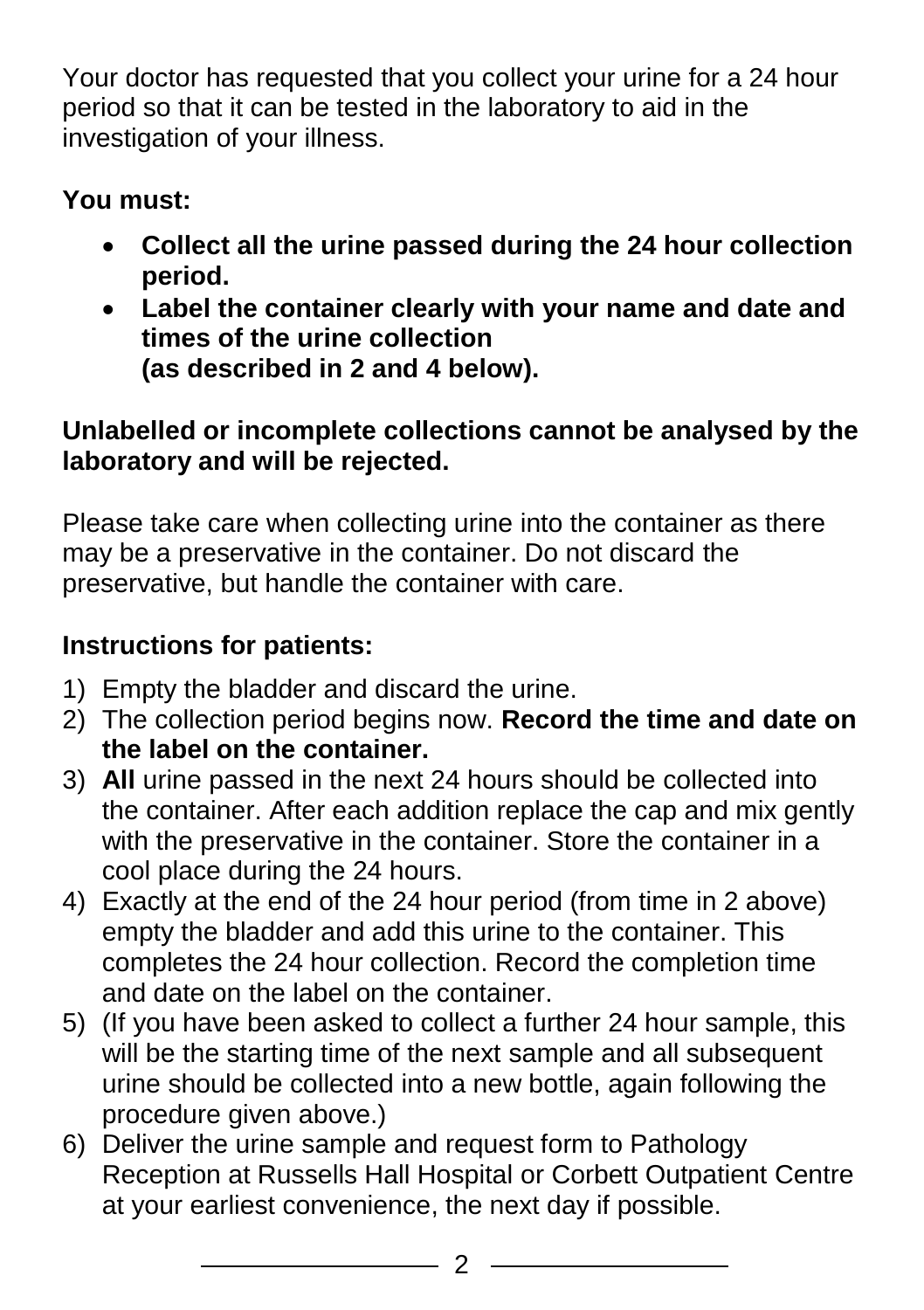#### **Opening times:**

Russells Hall Hospital Monday - Friday 9am - 5.30pm Corbett Outpatient Centre Monday - Friday 8am - 5.30pm

## **Further information**

If you require any further information regarding our services, you can contact:

The Duty Clinical Biochemist on 01384 456111 ext. 2081.